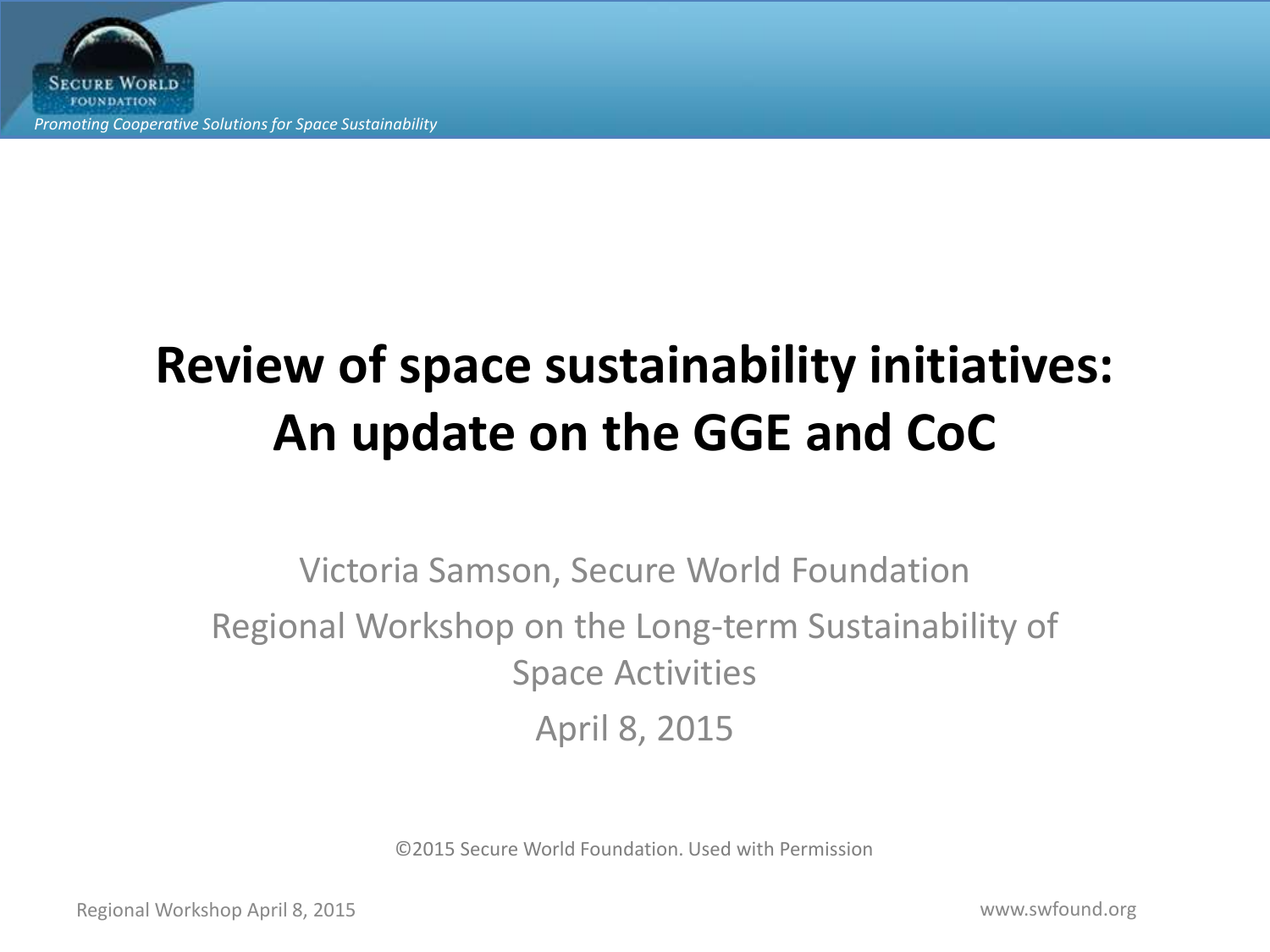

*Promoting Cooperative Solutions for Space Sustainability*

- Four main treaties
- 2008 Proposed Treaty on the Prevention of Placement of Weapons in Outer Space, the Threat or Use of Force Against Outer Space Objects *(PPWT)*
- Deadlocked UN Conference on Disarmament *(CD)*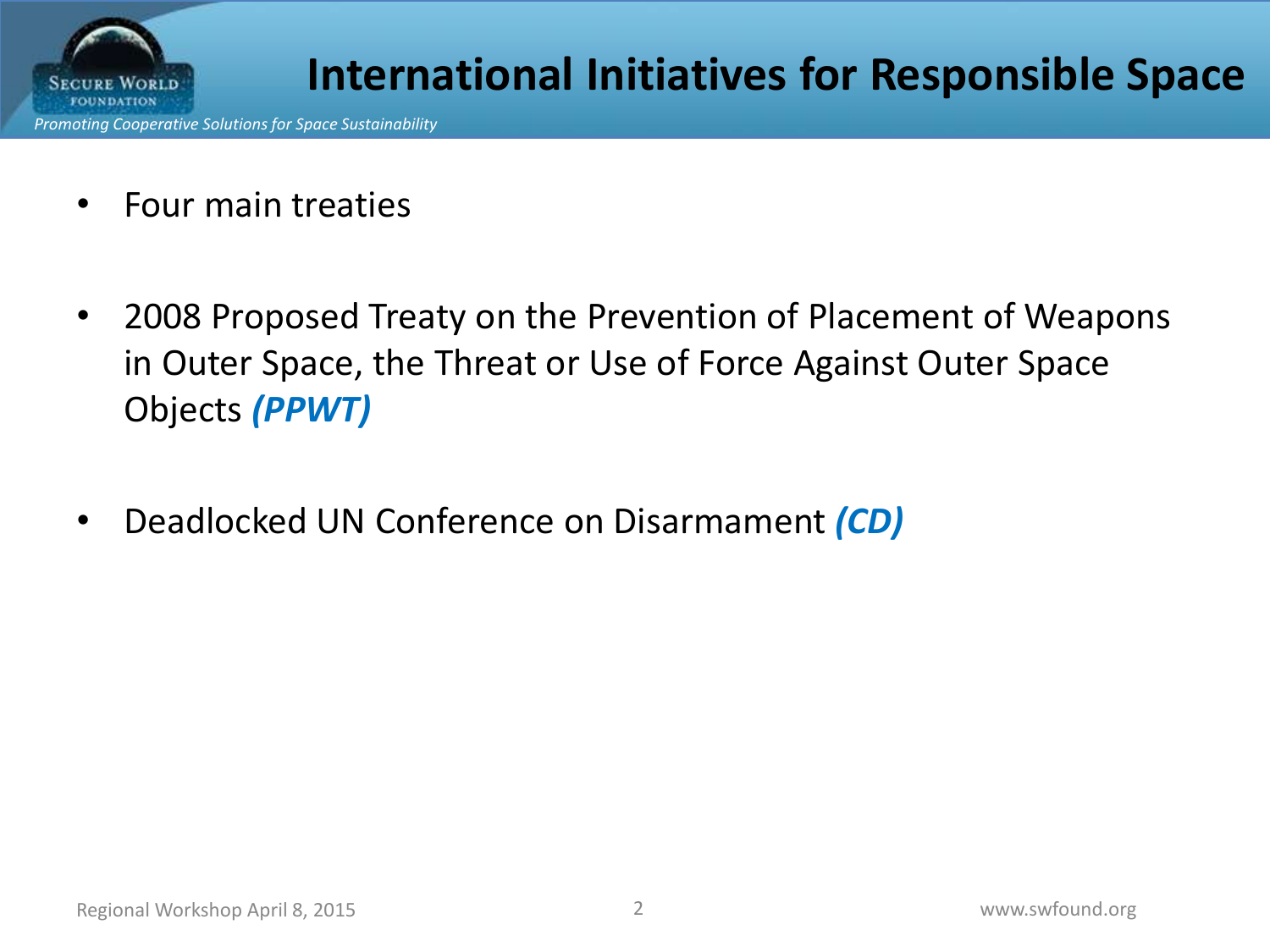

• UN *Group of Government Experts* on Space TCBMs

• International *Draft Code of Conduct (CoC)* for Outer Space Activities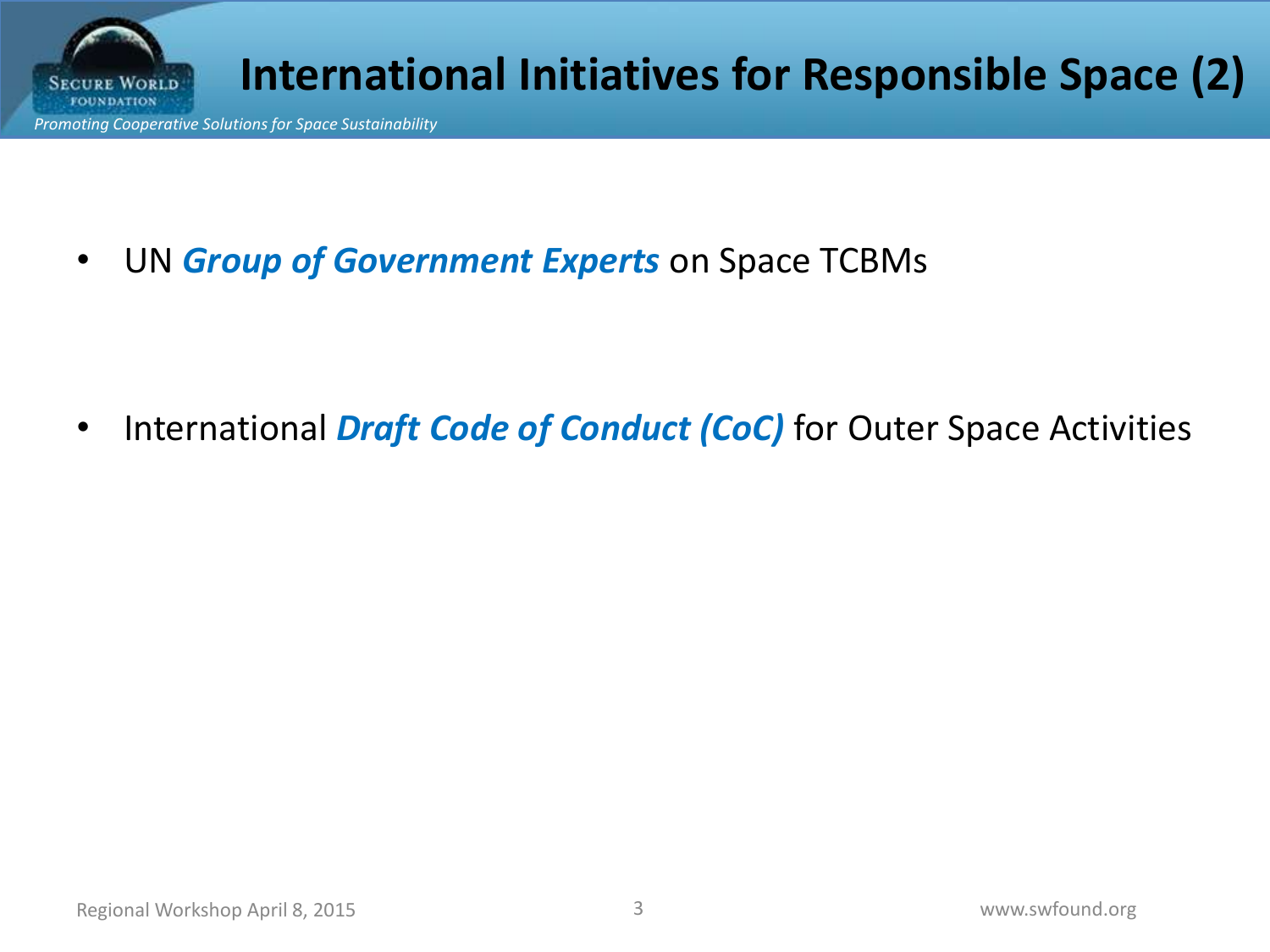

- 1<sup>st</sup> draft of the Code of Conduct (CoC) was released for international discussions in October 2010
- *Stumble* on first diplomatic efforts
- Many outside supporters felt that it would be good to *use this CoC as a foundation* for future discussions
- International *meetings held around the world* to raise awareness and increase support of the CoC
- 4th and most recent version of the draft released in March 2014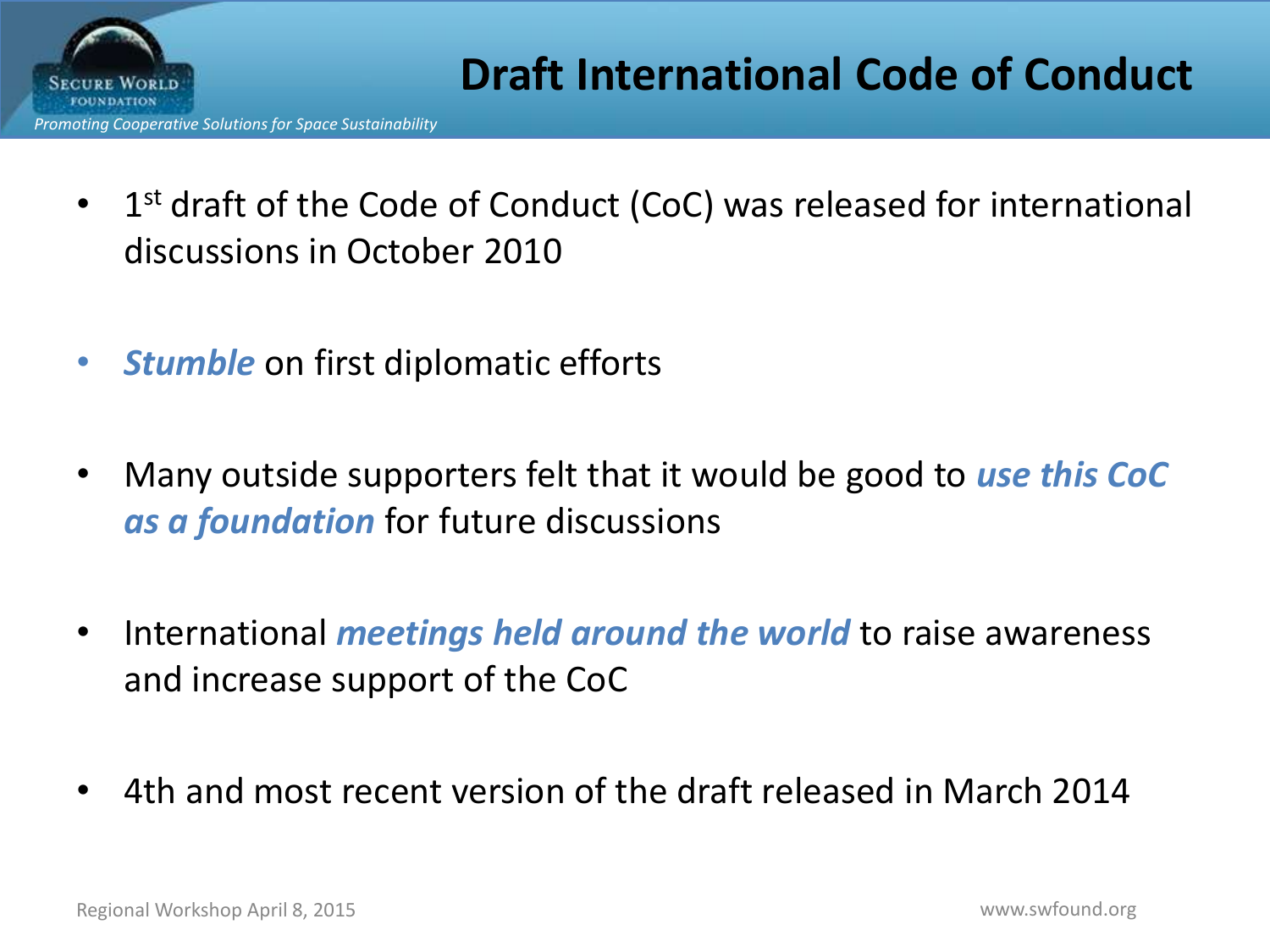

- *Reinforces good behavior* by space actors
- Promotes *international cooperation*
- The inclusion of *"self-defense"* has concerned some
	- But this is a right that is included in the United Nations Charter and so its removal could impact some countries' ability to sign onto the CoC
- *Disconnect* between what various participants believe the CoC is intended to cover
	- Security issues or simply peaceful use of space?